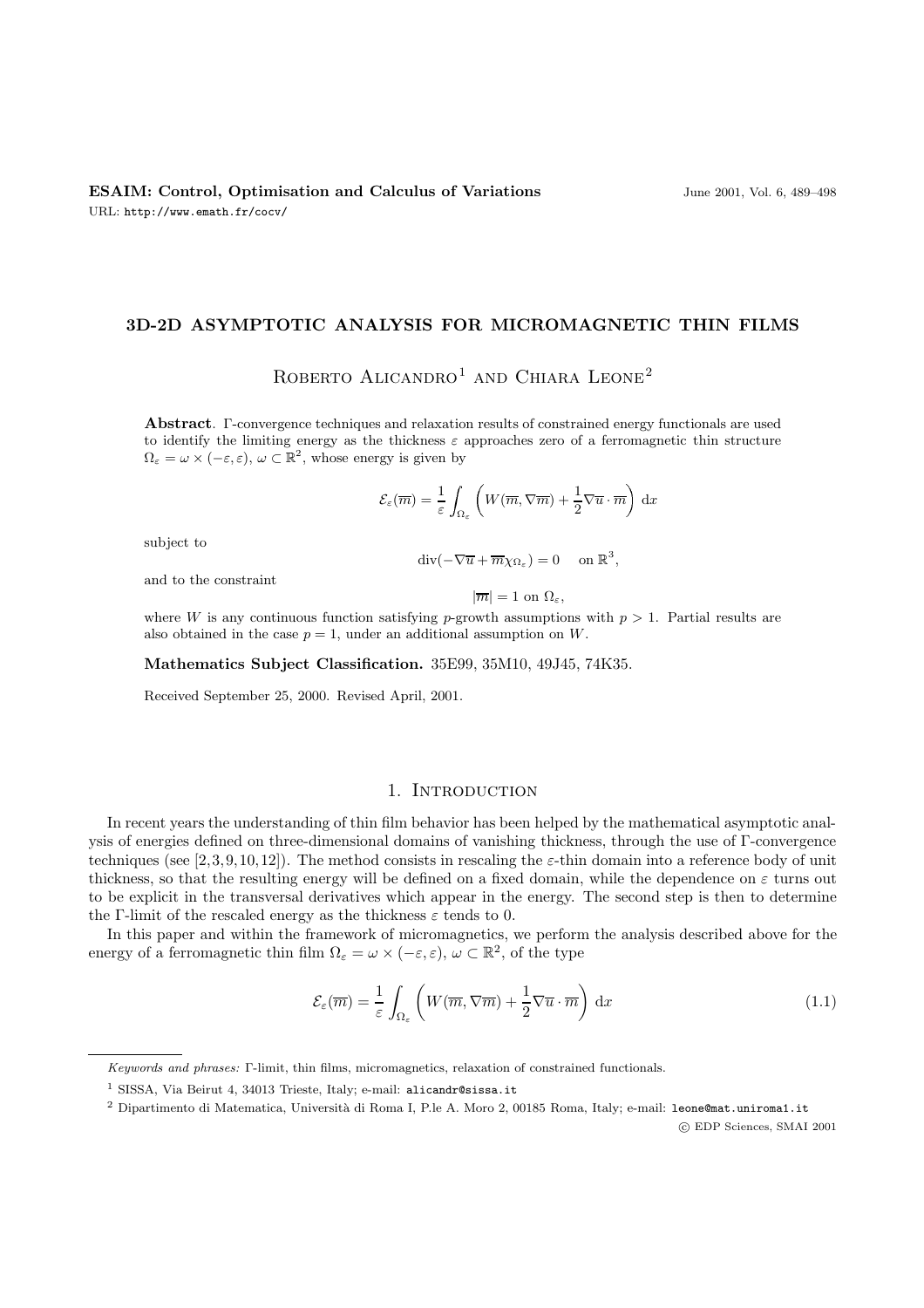subject to

$$
\operatorname{div}(-\nabla \overline{u} + \overline{m}\chi_{\Omega_{\varepsilon}}) = 0 \quad \text{on } \mathbb{R}^3,
$$
\n(1.2)

and to the constraint

 $|\overline{m}| = 1$  on  $\Omega_{\varepsilon}$ ,

where W is any continuous function satisfying p-growth assumptions, with  $p \ge 1$  (see Sect. 4). Here  $\overline{m} : \Omega_{\varepsilon} \to \mathbb{R}^3$ represents the magnetization and  $\overline{u}$  is a scalar potential for the magnetic field  $H = -\nabla \overline{u}$ . Our study generalizes the case studied by Gioia and James in [12] (see Rem. 4.7), where

$$
W(\overline{m}, \nabla \overline{m}) = \gamma |\nabla \overline{m}|^2 + \varphi(\overline{m}),
$$

and  $\mathcal{E}_{\varepsilon}$  represents the standard micromagnetic energy (see [4] and [12] for a detailed explanation of the model).

In our analysis a fundamental role is played by the characterization of the relaxation of integral functionals where the admissible fields are constrained to remain on the unit sphere. This problem has been faced in [7], where the notion of tangential quasiconvexification  $Q_T f$  of a function f has been introduced (see Def. 3.1). For  $p > 1$  we show that the limit energy is

$$
E(m) = \int_{\omega} 2Q_T \hat{W}(m, \nabla m) + m_3^2 dx_1 dx_2 \quad \text{on } W^{1, p}(\omega) \cap \{|m| = 1\},\tag{1.3}
$$

where  $\hat{W}$  is obtained by W through a minimization with respect to the transversal derivatives of m (see formula (4.11)). Thus in the limit the admissible fields do not depend on the direction normal to the thin film, and the term  $\int_{\omega} |m_3|^2$  is the limit of the rescaled version of the magnetostatic energy  $\frac{1}{\varepsilon} \int_{\Omega_{\varepsilon}} \frac{1}{2} \nabla \overline{u} \cdot \overline{m}$  (see Prop. 4.1).

So in the superlinear case  $(p > 1)$  we completely characterize the Γ-limit of the rescaled version of (1.1) and we derive a convergence result of minimum problems.

In the case  $p = 1$ , the characterization of the Γ-limit is not completely obtained, since it relies on the still open problem of finding an integral representation of relaxed functionals of the type

$$
\mathcal{F}(u) = \inf \left\{ \liminf_{n} \int_{\Omega} f(u_n, \nabla u_n) dx, u_n \to u \text{ in } L^1(\Omega), ||\nabla u_n||_1 \le c, u_n \in W^{1,1}(\Omega), |u_n| = 1 \right\},\
$$

when  $f$  is a continuous function with linear growth. In this case, the natural space where to set the problem is  $BV(\Omega, \mathcal{S}^2)$ , the functions of bounded variation with values on the unit sphere  $\mathcal{S}^2$ . An integral representation of  $\mathcal{F}(u)$ , depending also on the singular part of Du with respect to the Lebesgue measure, is a problem on which the authors are working. As a partial result, in this paper, we characterize  $\mathcal F$  on  $W^{1,1}(\Omega,\mathcal S^2)$  (see Th. 3.4). This allows us to show that, in the case  $p = 1$ ,  $E(m)$  still has the same expression (1.3) on  $W^{1,1}(\omega) \cap \{|m| = 1\}$ .

The outline of the paper is the following. In Section 2 we recall the definitions and the main properties of relaxation and Γ-convergence. In Section 3 we state the main result concerning relaxation of constrained integral functionals obtained in [7], and in Theorem 3.4 we prove some extensions of this result to the linear case. Finally, Section 4 is devoted to the characterization of the Γ-limit of the rescaled version of (1.1) both in the superlinear and in the linear case (see Ths. 4.2 and 4.8).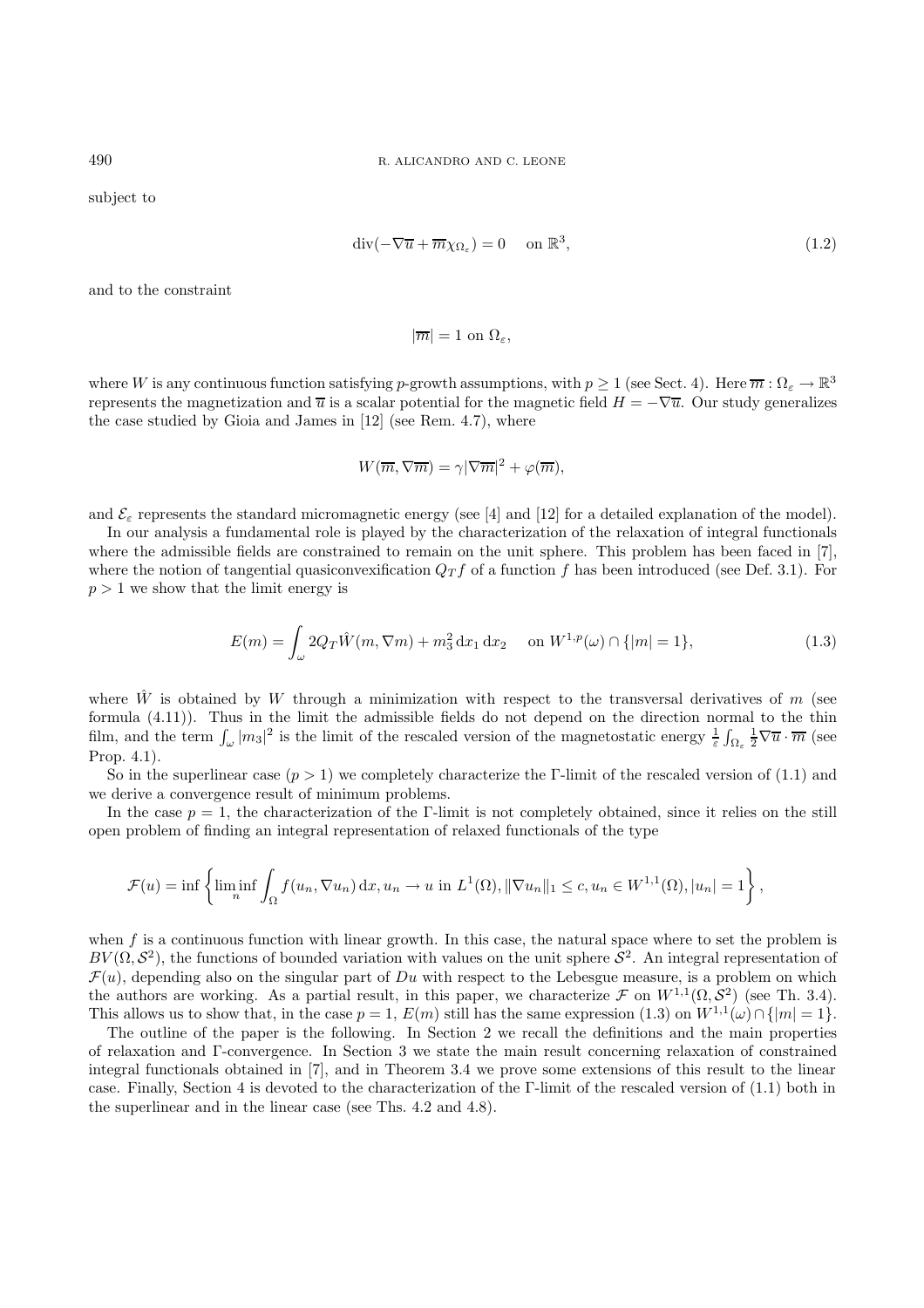### 2. Relaxation and Γ-convergence

We first recall the notion of *relaxed functional*. Let  $(X, \mathcal{T})$  be a topological space and  $F : X \to [0, +\infty]$ . Then the relaxed functional  $\overline{F}$  of F, or relaxation of F, is the greatest T-lower semicontinuous functional less than or equal to  $F$ . We also give the notion of sequential relaxation of  $F$ :

$$
\overline{F}(u) = \inf \left\{ \liminf_{j} F(u_j) : u_j \to u \text{ in } X \right\}.
$$

If  $\mathcal T$  is induced by a metric, then the two notions are equivalent.

Let  $(X, d)$  be a metric space. A family  $(F_{\varepsilon})_{\varepsilon>0}$  of functionals  $F_{\varepsilon}: X \to [0, +\infty]$  is said to  $\Gamma$ -converge to a functional  $F: X \to [0, +\infty]$  at  $u \in X$ , and we write  $F(u) = \Gamma$ - $\lim_{\varepsilon \to 0^+} F_{\varepsilon}(u)$ , if for every sequence  $(\varepsilon_i)$  of positive numbers decreasing to 0 the following two conditions hold:

- (i) (lower semicontinuity inequality) for all sequences  $(u_i)$  converging to u in X we have  $F(u) \leq \liminf_j F_{\varepsilon_j}(u_j)$ ;
- (ii) (existence of a recovery sequence) there exists a sequence  $(u_i)$  converging to u in X such that  $F(u) \geq$  $\limsup_{i} F_{\varepsilon_i}(u_j)$ .

We say that  $F_{\varepsilon}$  Γ-converges to F if  $F(u) = \Gamma$ - $\lim_{\varepsilon \to 0^+} F_{\varepsilon}(u)$  at all points  $u \in X$  and that F is the  $\Gamma$ -limit of  $F_{\varepsilon}$ . If we define the *lower and upper* Γ-limits by

$$
F''(u) = \Gamma \cdot \limsup_{\varepsilon \to 0+} F_{\varepsilon}(u) = \inf \left\{ \limsup_{\varepsilon \to 0} F_{\varepsilon}(u_{\varepsilon}) : u_{\varepsilon} \to u \text{ in } X \right\},\
$$
  

$$
F'(u) = \Gamma \cdot \liminf_{\varepsilon \to 0+} F_{\varepsilon}(u) = \inf \left\{ \liminf_{\varepsilon \to 0} F_{\varepsilon}(u_{\varepsilon}) : u_{\varepsilon} \to u \text{ in } X \right\},\
$$

respectively, then the conditions (i) and (ii) are equivalent to  $F'(u) = F''(u) = F(u)$ . Note that the functions F' and F'' are lower semicontinuous. Moreover if  $F_{\varepsilon} \equiv F$ , for every  $\varepsilon > 0$ , then  $F' = F'' = \overline{F}$ , the relaxation of F.

A fundamental result concerning the notion of Γ-convergence is the following theorem:

**Theorem 2.1.** Let  $F = \Gamma$ -lim<sub> $\epsilon \to 0^+$ </sub>  $F_{\epsilon}$ , and let  $K \subset X$  be a compact set such that inf<sub>X</sub>  $F_{\epsilon} = \inf_K F_{\epsilon}$  for all  $\epsilon$ . Then F attains its minimum on X and

$$
\min_{X} F = \lim_{\varepsilon \to 0^{+}} \inf_{X} F_{\varepsilon}.
$$
\n(2.1)

Moreover, if  $(u_j)$  is a converging sequence such that  $\lim_j F_{\varepsilon_j}(u_j) = \lim_j \inf_X F_{\varepsilon_j}$  then its limit is a minimum point for F.

We refer to [8] for an exposition of the main properties of  $\Gamma$ -convergence (see also [1]).

# 3. Relaxation of constrained energy functionals

Let  $\Omega$  be a bounded, open set of  $\mathbb{R}^N$ , and let  $f : \mathbb{R}^d \times \mathbb{R}^{d \times N} \to [0, +\infty)$  be a continuous function. The quasiconvex envelope  $Qf$  of f is defined by

$$
Qf(y,\xi) = \inf \left\{ \int_{(0,1)^N} f(y,\xi + \nabla \varphi(x)) dx : \varphi \in W_0^{1,\infty}((0,1)^N, \mathbb{R}^d) \right\}
$$
(3.1)

(see [13] and [14]). It has been shown by Dacorogna (see [6]) that, if f satisfies

$$
0 \le f(y,\xi) \le C(1+|\xi|^p), \quad \forall (y,\xi) \in \mathbb{R}^d \times \mathbb{R}^{d \times N},
$$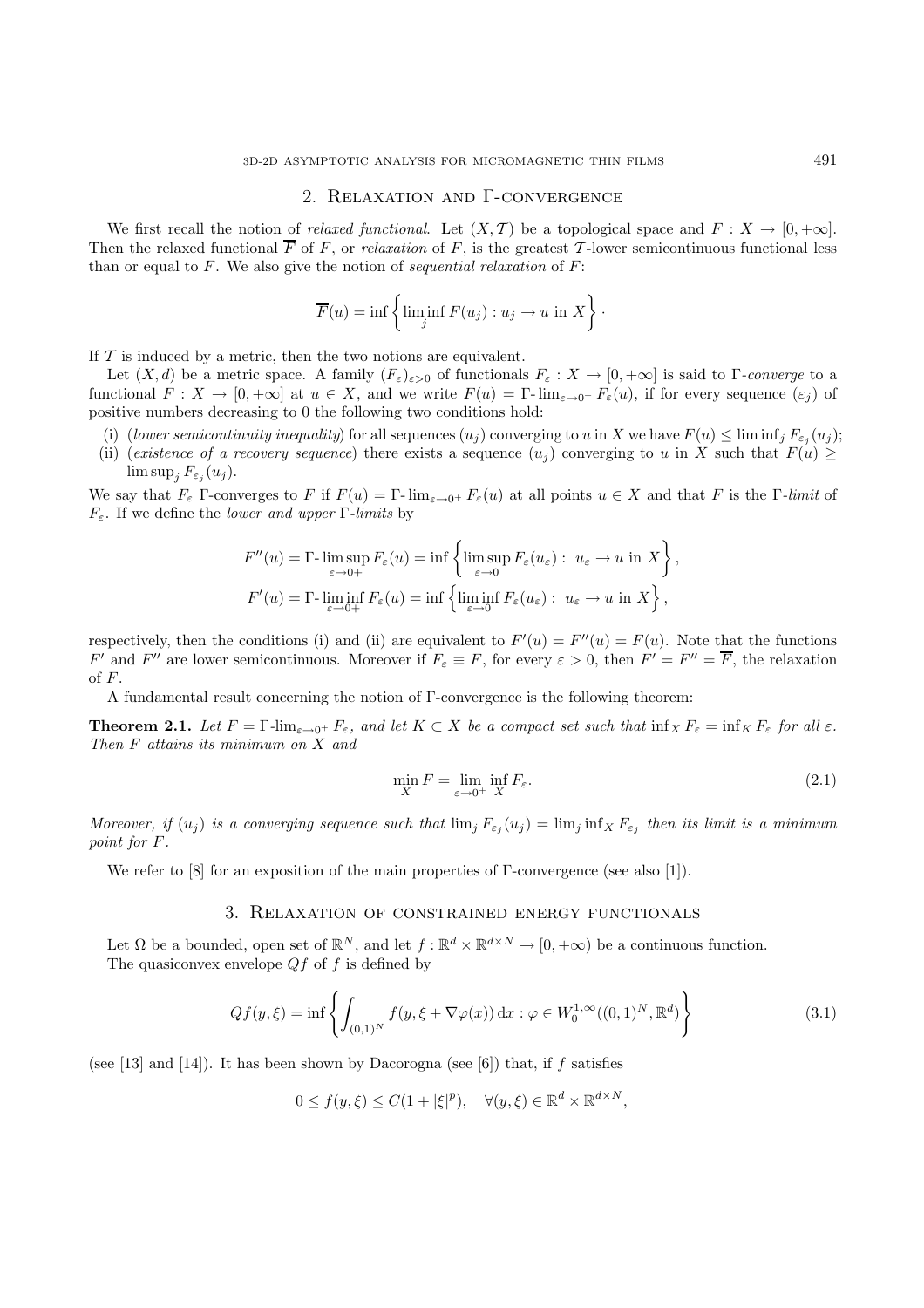for some  $C > 0, p > 1$ , then the sequential relaxed energy

$$
\mathcal{F}(u) = \inf \left\{ \liminf_{n} \int_{\Omega} f(u_n, \nabla u_n) \, dx : u_n \to u \text{ in } W^{1,p}(\Omega, \mathbb{R}^d) \right\}
$$

is given by

$$
\mathcal{F}(u) = \int_{\Omega} Qf(u, \nabla u) \, \mathrm{d}x.
$$

The integral representation of the relaxed energy when the admissible fields are constrained to remain on a  $C<sup>1</sup>$ manifold  $\mathcal{M} \subset \mathbb{R}^d$ , has been studied in [7].

Let us consider the case  $\mathcal{M} = \mathcal{S}^{d-1}$ , the unit sphere in  $\mathbb{R}^d$ . If  $y \in \mathcal{S}^{d-1}$ , we denote by  $T_y(\mathcal{S}^{d-1})$  the tangent space to  $S^{d-1}$  at y. Recall that  $T_y(S^{d-1}) = y^{\perp}$ , the linear hyperplane orthogonal to y.

The following definition was introduced in  $[7]$ , when f does not depend on y.

**Definition 3.1.** Let  $y \in S^{d-1}$  and  $\xi \in [T_y(\mathcal{S}^{d-1})]^N$ . The tangential quasiconvexification of f at  $(y,\xi)$  is defined by

$$
Q_T^{N,d} f(y,\xi) = \inf \left\{ \int_{(0,1)^N} f(y,\xi + \nabla \varphi(x)) dx : \varphi \in W_0^{1,\infty}((0,1)^N, T_y(\mathcal{S}^{d-1})) \right\}.
$$
 (3.2)

We say that f is a tangential quasiconvex function if  $f(y,\xi) = Q_T^{N,d} f(y,\xi)$ , for all  $y \in S^{d-1}$  and  $\xi \in [T_y(\mathcal{S}^{d-1})]^N$ . Setting, for any  $(y,\xi) \in \mathbb{R}^d \times \mathbb{R}^{d \times N}$ ,

$$
\overline{f}(y,\xi) = \begin{cases} \min\{|y|,1\}f\left(\frac{y}{|y|}, \left(I_{d\times d} - \frac{y\otimes y}{|y|^2}\right)\xi\right) & y \neq 0\\ 0 & y = 0, \end{cases}
$$
\n(3.3)

we can prove, as in Proposition 2.2 of [7], that, for  $y \in S^{d-1}$  and  $\xi \in [T_u(S^{d-1})]^N$ ,

$$
Q_T^{N,d} f(y,\xi) = Q\overline{f}(y,\xi). \tag{3.4}
$$

Let us note that, if  $y \in S^{d-1}$ , then  $(I_{d \times d} - y \otimes y)\xi = (P_y \xi^1, \ldots, P_y \xi^N)$ , for any  $\xi = (\xi^1, \ldots, \xi^N) \in \mathbb{R}^{d \times N}$ , where  $P_y$  is the orthogonal projection of  $\mathbb{R}^d$  onto the tangent space  $T_y(\mathcal{S}^{d-1})$ .

For any  $u \in W^{1,p}(\Omega, \mathcal{S}^{d-1})$  define

$$
\mathcal{F}_T(u) = \inf \left\{ \liminf_n \int_{\Omega} f(u_n, \nabla u_n) \, dx : u_n \rightharpoonup u \text{ in } W^{1,p}(\Omega, \mathbb{R}^d), \ u_n \in \mathcal{S}^{d-1} \text{ a.e. in } \Omega \right\}.
$$

The following result is a slight generalization of Theorem 3.1 in [7]. We omit the proof since it does not require any improvement of the argument used in [7].

**Theorem 3.2.** Let  $f : \mathbb{R}^d \times \mathbb{R}^{d \times N} \to [0, +\infty)$  be a continuous function such that

$$
0 \le f(y,\xi) \le C(1+|\xi|^p), \quad \forall (y,\xi) \in \mathbb{R}^d \times \mathbb{R}^{d \times N},\tag{3.5}
$$

for some  $C > 0$ ,  $p \ge 1$ . Then for every  $u \in W^{1,p}(\Omega, \mathcal{S}^{d-1})$ 

$$
\mathcal{F}_T(u) = \int_{\Omega} Q_T^{N,d} f(u, \nabla u) \, \mathrm{d}x.
$$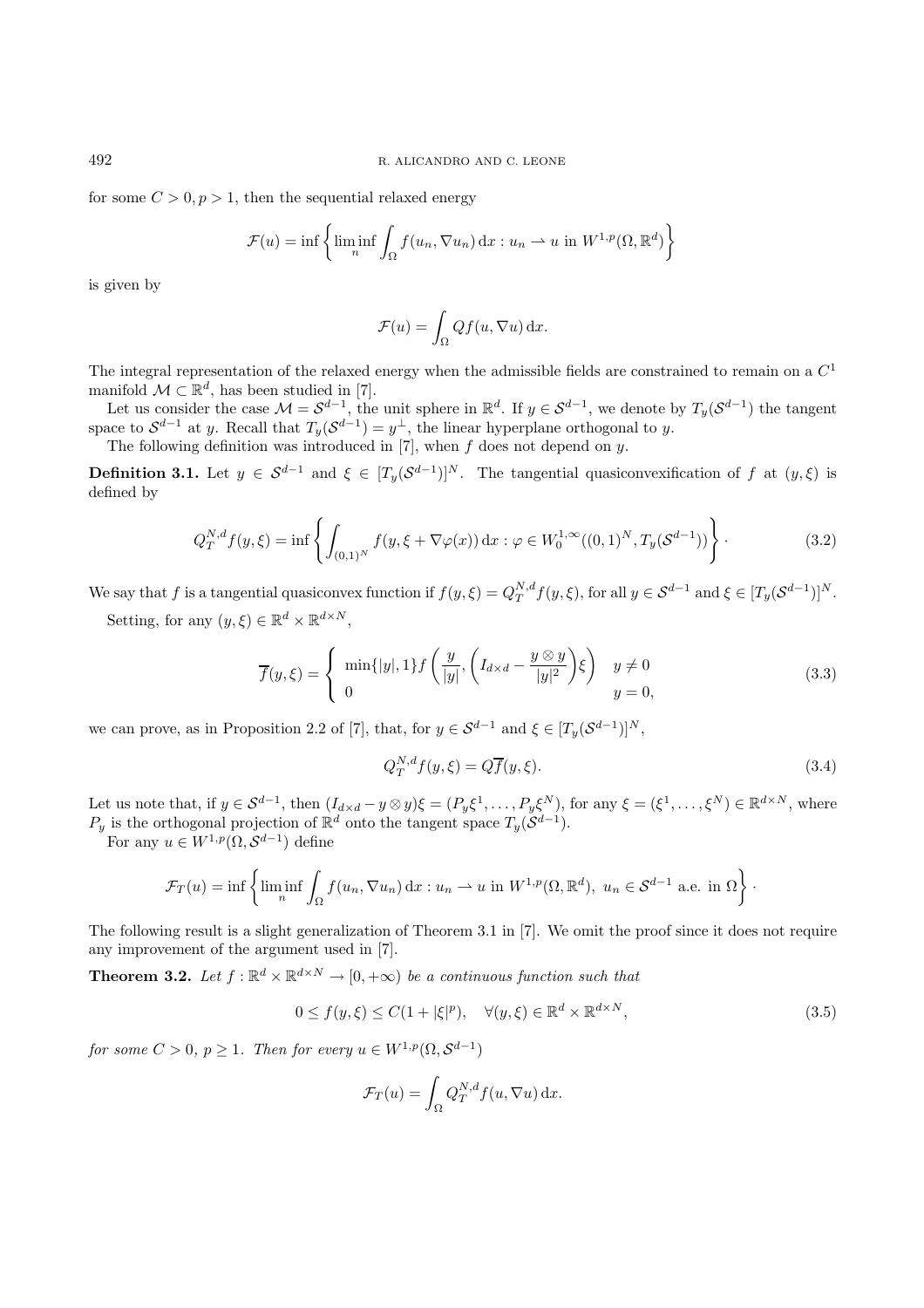**Remark 3.3.** Let f satisfy (3.5) and the additional coerciveness assumption

$$
C_1|\xi|^p \le f(y,\xi), \quad \forall (y,\xi) \in \mathbb{R}^d \times \mathbb{R}^{d \times N},\tag{3.6}
$$

for some constant  $C_1 > 0$ , and define the functional

$$
F(u) = \begin{cases} \int_{\Omega} f(u, \nabla u) dx & \text{if } u \in W^{1, p}(\Omega, \mathcal{S}^{d-1}) \\ +\infty & \text{if } u \in L^{1}(\Omega, \mathbb{R}^{d}) \setminus W^{1, p}(\Omega, \mathcal{S}^{d-1}). \end{cases}
$$
(3.7)

Then, for  $p > 1$ , as a straightforward consequence of the previous result, we have that the relaxation of F with respect to the  $L^1$ -metric

$$
\overline{F}(u) = \inf \left\{ \liminf_{n} F(u_n) : u_n \to u \text{ in } L^1(\Omega, \mathbb{R}^d) \right\},\
$$

has the following integral representation

$$
\overline{F}(u) = \begin{cases} \int_{\Omega} Q_T^{N,d} f(u, \nabla u) dx & \text{if } u \in W^{1,p}(\Omega, \mathcal{S}^{d-1}) \\ +\infty & \text{if } u \in L^1(\Omega, \mathbb{R}^d) \setminus W^{1,p}(\Omega, \mathcal{S}^{d-1}). \end{cases}
$$

If  $p = 1$ , as a partial result, the following theorem characterizes  $\overline{F}$  on  $W^{1,1}(\Omega, \mathcal{S}^{d-1})$  and it is based on the lower semicontinuity results of [11].

**Theorem 3.4.** Let f be a continuous function satisfying (3.5) and (3.6), with  $p = 1$ , and let  $\overline{f}$ , given in (3.3), satisfy the following hypothesis

(i) for all  $y_0 \in \mathbb{R}^d$  and for all  $\eta > 0$  there exists  $\delta > 0$  such that  $|y - y_0| < \delta$  implies that

$$
\overline{f}(y_0,\xi)-\overline{f}(y,\xi)\leq \eta(1+|\xi|).
$$

Then

$$
\overline{F}(u) = \int_{\Omega} Q_T^{N,d} f(u, \nabla u) \, \mathrm{d}x \quad on \ W^{1,1}(\Omega, \mathcal{S}^{d-1}).
$$

Proof. From Theorem 3.2 it follows that

$$
\overline{F}(u) \le \int_{\Omega} Q_T^{N,d} f(u, \nabla u) \, \mathrm{d}x \quad \text{ on } W^{1,1}(\Omega, \mathcal{S}^{d-1}).
$$

The opposite inequality is a consequence of (3.4). Indeed, if  $u \in W^{1,1}(\Omega, \mathcal{S}^{d-1})$  we have that  $\nabla u \in [T_u(\mathcal{S}^{d-1})]^N$ a.e. in  $\Omega$ , thus

$$
f(u, \nabla u) = \overline{f}(u, \nabla u) \quad \text{a.e. in } \Omega,
$$

which implies

$$
F(u) = \int_{\Omega} \overline{f}(u, \nabla u) \,dx \quad \text{ on } W^{1,1}(\Omega, \mathcal{S}^{d-1}).
$$

Then, by virtue of  $(3.4)$  and the coerciveness assumption  $(3.6)$ , we get the conclusion if we prove that for any  $u_n, u \in W^{1,1}(\Omega, \mathbb{R}^d)$ , with  $u_n$  converging to u strongly in  $L^1(\Omega, \mathbb{R}^d)$  and  $u_n$  bounded in  $W^{1,1}(\Omega, \mathbb{R}^d)$ ,

$$
\liminf_{n} \int_{\Omega} \overline{f}(u_n, \nabla u_n) \,dx \ge \int_{\Omega} Q\overline{f}(u, \nabla u) \,dx.
$$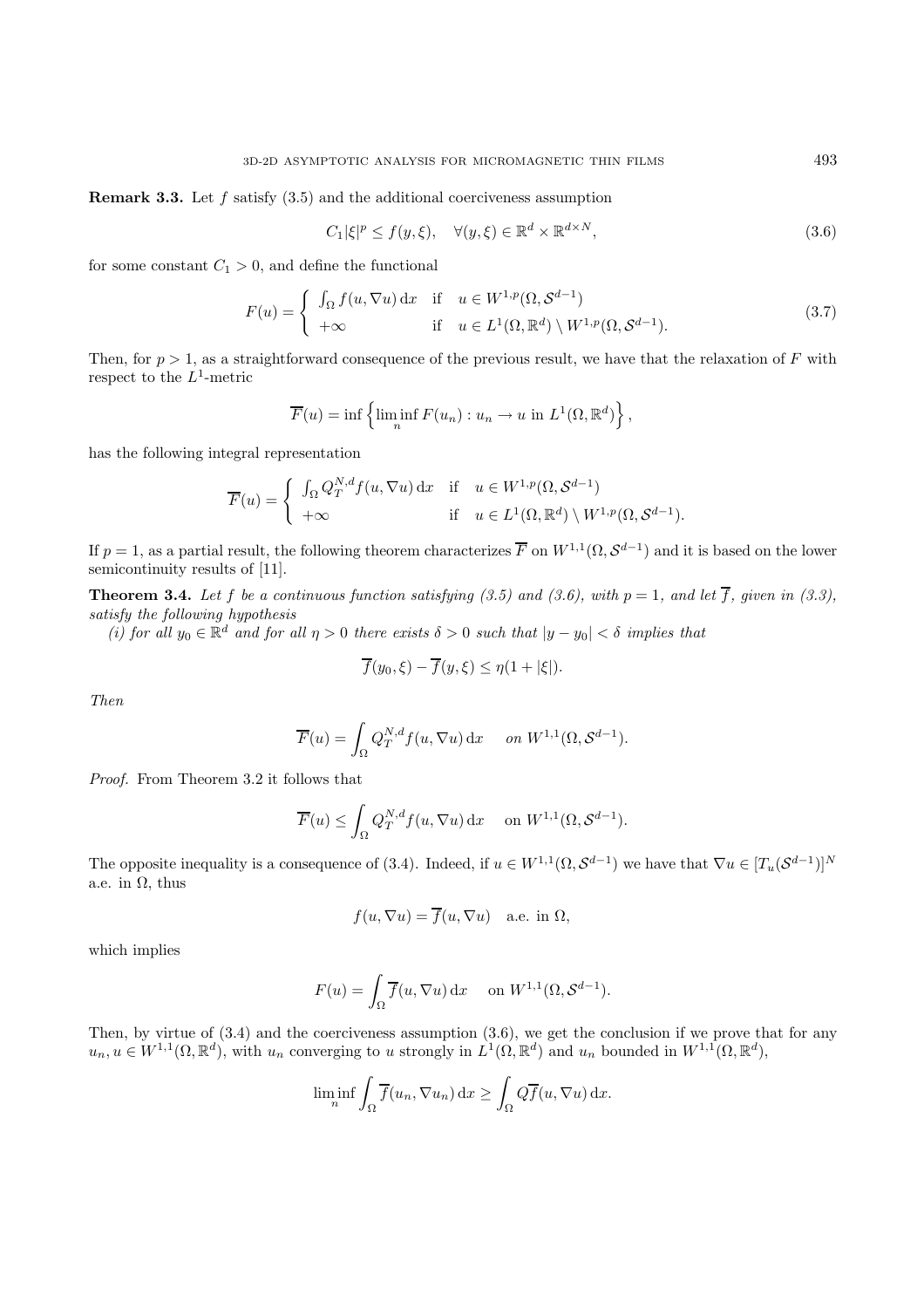This can be done following the line of the proof of Theorem 2.1 in [11], up to slight modifications. Note that the hypothesis (i) corresponds to condition (H4) in [11] and (3.5) yields

$$
0 \le \overline{f}(y,\xi) \le C(1+|\xi|), \quad (y,\xi) \in \mathbb{R}^d \times \mathbb{R}^{d \times N}.
$$

The hypothesis of coerciveness on  $\overline{f}$ , required in Theorem 2.1 of [11], is not needed by the boundedness of  $u_n$ in  $W^{1,1}(\Omega,\mathbb{R}^d)$ .  $\Box$ 

**Remark 3.5.** Note that, even if the function  $f$  does not satisfy the coerciveness condition  $(3.6)$ , the same conclusion of Theorem 3.4 still holds for the functional

$$
\tilde{F}(u) = \inf \left\{ \liminf_{n} F(u_n) : u_n \to u \text{ in } L^1(\Omega, \mathbb{R}^d), (u_n) \text{ bounded in } W^{1,1}(\Omega, \mathbb{R}^d) \right\}.
$$

**Remark 3.6.** It is easy to prove that, if  $f(y, \xi)$  is Lipschitz in  $\xi$  uniformly with respect to y, the hypothesis (i) on  $\overline{f}$  in Theorem 3.4 is implied by the same hypothesis on f.

### 4. Limit of micromagnetic energies on thin films

For  $\varepsilon > 0$  let  $\Omega_{\varepsilon}$  be a thin three-dimensional domain of the form  $\Omega_{\varepsilon} = \omega \times (-\varepsilon, \varepsilon)$ , with  $\omega$  a bounded open set of  $\mathbb{R}^2$ , and denote  $\Omega := \Omega_1$ . Let  $p \ge 1$  and let  $W : \mathbb{R}^3 \times \mathbb{R}^{3 \times 3} \to \mathbb{R}$  be a continuous function such that, for any  $(y,\xi) \in \mathbb{R}^3 \times \mathbb{R}^{3 \times 3}$ ,

$$
\frac{1}{C}|\xi|^{p} \le W(y,\xi) \le C(1+|\xi|^{p}),\tag{4.1}
$$

for some constant  $C > 0$ .

Define, for any  $\overline{m} \in L^1(\Omega_\varepsilon, \mathbb{R}^3)$ ,

$$
\mathcal{E}_{\varepsilon}(\overline{m}) = \begin{cases} \frac{1}{\varepsilon} \int_{\Omega_{\varepsilon}} \left( W(\overline{m}, \nabla \overline{m}) + \frac{1}{2} \nabla \overline{u} \cdot \overline{m} \right) dx & \text{if } \overline{m} \in W^{1, p}(\Omega_{\varepsilon}, \mathcal{S}^{2}) \\ +\infty & \text{otherwise,} \end{cases}
$$
(4.2)

where  $\overline{u}$  is related to  $\overline{m}$  by the equation

$$
\operatorname{div}(-\nabla \overline{u} + \overline{m}) = 0 \quad \text{on } \mathbb{R}^3,\tag{4.3}
$$

with  $\overline{m}$  extended by 0 outside  $\Omega_{\varepsilon}$ .

Through the change of variables

$$
m(x_{\alpha}, x_3) = \overline{m}(x_{\alpha}, \varepsilon x_3), \quad u(x_{\alpha}, x_3) = \overline{u}(x_{\alpha}, \varepsilon x_3), \quad x_{\alpha} = (x_1, x_2) \in \omega, \ x_3 \in (-1, 1), \tag{4.4}
$$

we rescale the functional (4.2) as

$$
E_{\varepsilon}(m) = \begin{cases} \int_{\Omega} W\left(m, \nabla_{\alpha} m, \frac{1}{\varepsilon} \nabla_{3} m\right) dx + \frac{1}{2} \int_{\mathbb{R}^{3}} \left(\nabla_{\alpha} u \cdot m_{\alpha} + \frac{1}{\varepsilon} m_{3} \nabla_{3} u\right) dx & \text{if } m \in W^{1, p}(\Omega, \mathcal{S}^{2})\\ +\infty & \text{otherwise,} \end{cases}
$$
(4.5)

subjected to the constraint

$$
\operatorname{div}\left(-\nabla_{\alpha}u + m_{\alpha}\right) + \frac{1}{\varepsilon}\nabla_3\left(-\frac{1}{\varepsilon}\nabla_3u + m_3\right) = 0 \quad \text{on } \mathbb{R}^3,
$$
\n(4.6)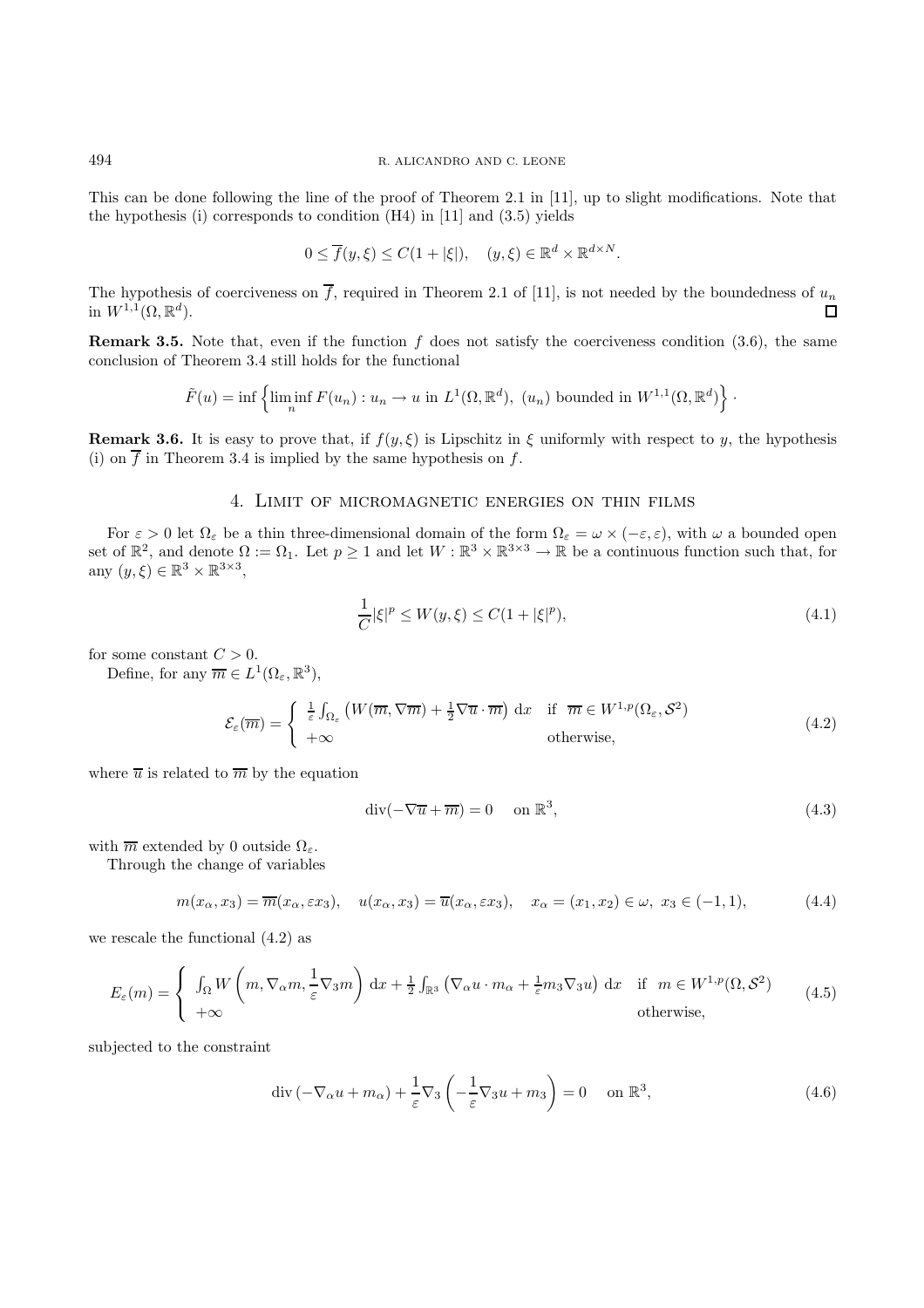where we have used the notation

$$
m_{\alpha} = (m_1, m_2), \quad \nabla_i = \frac{\partial}{\partial x_i}, \quad i = 1, 2, 3, \quad \nabla_{\alpha} = (\nabla_1, \nabla_2).
$$

We now proceed to clarify the meaning of the magnetostatic equation  $(4.6)$ . Consider the following variational principle

$$
\min_{u \in V} \frac{1}{2} \int_{\mathbb{R}^3} |\nabla_\alpha u - m_\alpha|^2 + \left| \frac{1}{\varepsilon} \nabla_3 u - m_3 \right|^2 dx, \tag{4.7}
$$

where

$$
V = \left\{ v \in L^{1}_{loc}(\mathbb{R}^{3}) : \nabla v \in L^{2}(\mathbb{R}^{3}, \mathbb{R}^{3}), \int_{B} v dx = 0 \right\},\
$$

and B is a fixed ball of  $\mathbb{R}^N$ . V is a Hilbert space with inner product

$$
(u,v)_V = \int_{\mathbb{R}^3} \left( \nabla_\alpha u \cdot \nabla_\alpha v + \frac{1}{\varepsilon^2} \nabla_3 u \nabla_3 v \right) dx.
$$

The direct method of the calculus of variations yields a unique minimizer of  $(4.7)$  in V, satisfying the Euler–Lagrange equation

$$
\int_{\mathbb{R}^3} (\nabla_\alpha u - m_\alpha) \cdot \nabla_\alpha v + \frac{1}{\varepsilon} \left( \frac{1}{\varepsilon} \nabla_3 u - m_3 \right) \nabla_3 v \, \mathrm{d}x = 0 \qquad \forall v \in V,
$$
\n(4.8)

that is the weak form of (4.6). Setting  $v = u$  in (4.8), and taking into account that m vanishes outside  $\Omega$ , we obtain

$$
\int_{\Omega} \nabla_{\alpha} u \cdot m_{\alpha} + \frac{1}{\varepsilon} m_3 \nabla_3 u \, \mathrm{d}x = \int_{\mathbb{R}^3} |\nabla_{\alpha} u|^2 + \frac{1}{\varepsilon^2} |\nabla_3 u|^2 \, \mathrm{d}x. \tag{4.9}
$$

Note that the left-hand side of this expression is twice the magnetostatic energy given by the second integral in (4.5).

The following proposition is due to Gioia and James (Prop. 4.1 of [12]).

**Proposition 4.1.** Suppose  $m_{\varepsilon} \to m$  in  $L^2(\mathbb{R}^3, \mathbb{R}^3)$ ,  $m_{\varepsilon} = 0$  on  $\mathbb{R}^3 \setminus \Omega$ , and let  $u_{\varepsilon}$  be the minimizer of (4.7) corresponding to  $m_{\varepsilon}$ . Then

$$
\nabla u_{\varepsilon}\to 0, \qquad \frac{1}{\varepsilon}\nabla_3 u_{\varepsilon}\to m_3 \quad in \; L^2(\mathbb{R}^3).
$$

We now state the thin-film approximation result in the superlinear case.

**Theorem 4.2.** If  $p > 1$ , then  $E_{\varepsilon}$  Γ-converges with respect to the L<sup>1</sup>-strong topology to the functional E:  $L^1(\Omega,\mathbb{R}^3)\to[0,+\infty]$  defined as

$$
E(m) = \begin{cases} 2 \int_{\omega} Q_T^{2,3} \hat{W}(m, \nabla m) \, dx_{\alpha} + \int_{\omega} |m_3|^2 \, dx_{\alpha} & \text{if } m \in W^{1,p}(\omega, \mathcal{S}^2) \\ +\infty & \text{otherwise,} \end{cases}
$$
(4.10)

where  $\hat{W} : \mathbb{R}^3 \times \mathbb{R}^{3 \times 2} \to \mathbb{R}$  is given by

$$
\hat{W}(y,\zeta) := \inf_{z \in y^{\perp}} W(y,\zeta,z). \tag{4.11}
$$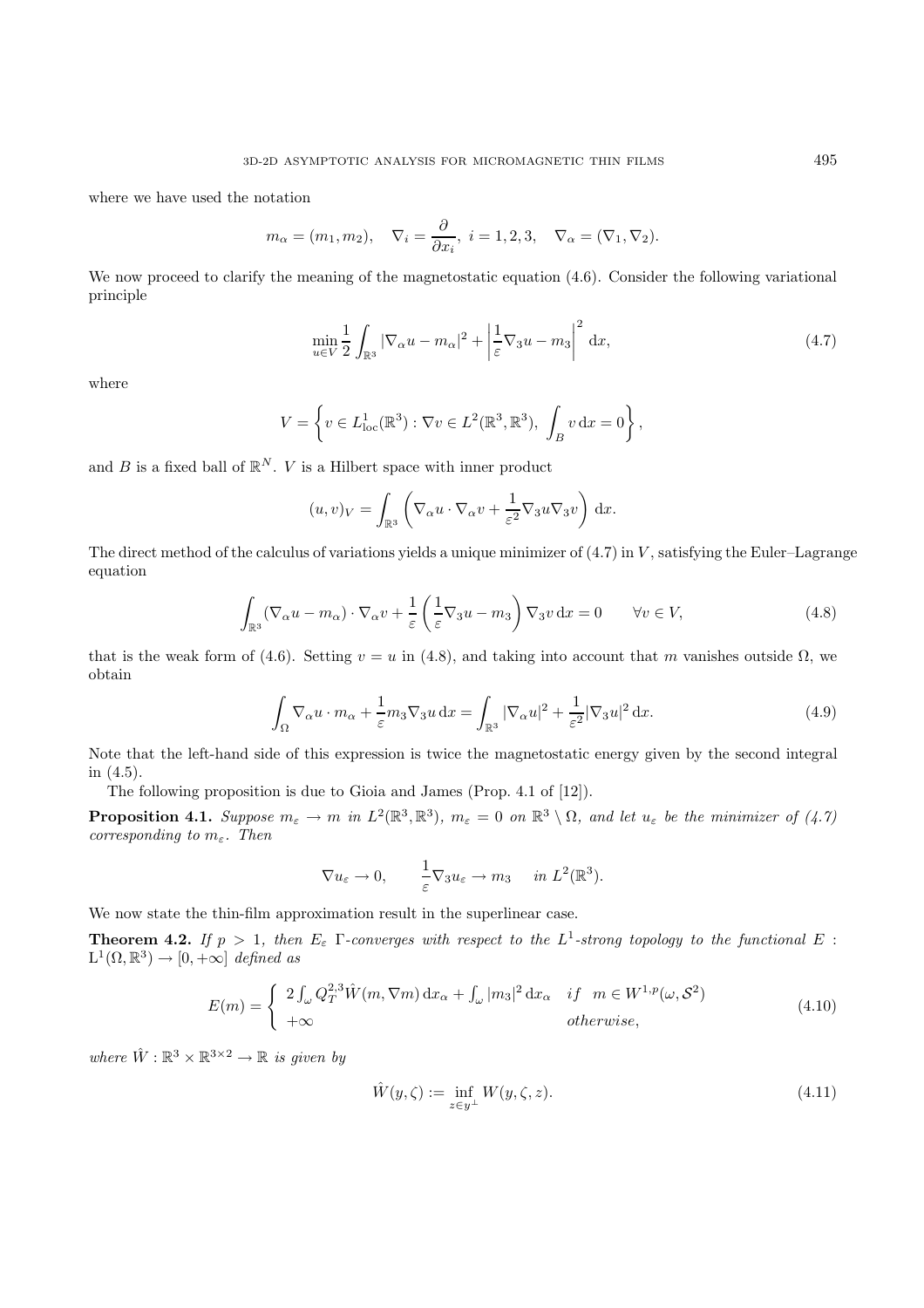**Remark 4.3.** It is easy to check, by the continuity and the growth assumptions (4.1) on W, that  $\hat{W}$  satisfies the hypotheses of Theorem 3.2.

*Proof of Theorem 4.2.* As usual we divide the proof in two steps dealing with the Γ-lim inf and Γ-lim sup inequalities, separately.

**Step 1.** Γ- lim inf<sub>ε→0</sub>  $E_{\varepsilon}(m) \ge E(m)$  for any  $m \in L^1(\Omega, \mathbb{R}^3)$ .

Let  $\varepsilon_h \searrow 0$  and let  $m_h \to m$  in  $L^1(\Omega, \mathbb{R}^3)$  be such that  $\liminf_h E_{\varepsilon_h}(m_h) < +\infty$ . Then, up to a subsequence, by the coerciveness assumption (4.1), we have that  $m_h \in W^{1,p}(\Omega, \mathcal{S}^2)$  and

$$
\sup_h \int_\Omega |\nabla_\alpha m_h|^p + \frac{1}{\varepsilon_h^p} |\nabla_3 m_h|^p \, \mathrm{d} x < +\infty.
$$

Thus  $m_h$  converges to m weakly in  $W^{1,p}(\Omega,\mathbb{R}^3)$  and strongly in  $L^q(\Omega,\mathbb{R}^3)$ , for every  $q < +\infty$ , since  $\|m_h\|_{L^{\infty}(\Omega)}$ is equi-bounded. Moreover,  $m \in W^{1,p}(\Omega, \mathcal{S}^2)$ , and  $\nabla_3 m = 0$ , that is m does not depend on the transverse direction  $x_3$ .

Since  $\nabla_3 m_h \in m_h^{\perp}$  and (4.9) holds, we have

$$
E_{\varepsilon_h}(m_h) \ge \int_{\Omega} \hat{W}(m_h, \nabla_{\alpha} m_h) \,dx + \frac{1}{2} \int_{\Omega} |\nabla_{\alpha} u_h|^2 + \frac{1}{\varepsilon_h^2} |\nabla_3 u_h|^2 \,dx,
$$

where  $u_h$  is the solution of (4.6) corresponding to  $m_h$ . Then Theorem 3.2 and Proposition 4.1 yield

$$
\liminf_{h} E_{\varepsilon_h}(m_h) \ge \int_{\Omega} Q_T^{3,3} \hat{W}(m, \nabla_\alpha m) \,dx + \frac{1}{2} \int_{\Omega} |m_3|^2 \,dx.
$$

A straightforward application of Fubini's theorem in the definition (3.2) shows that  $Q_T^{3,3}\hat{W}(m,\zeta) \geq Q_T^{2,3}\hat{W}(m,\zeta)$ ,  $(m, \zeta) \in \mathbb{R}^3 \times \mathbb{R}^{3 \times 2}$ . By the arbitrariness of the sequence  $(\varepsilon_h)$ , we get the conclusion.

**Step 2.** Γ-  $\limsup_{\varepsilon\to 0} E_{\varepsilon}(m) \leq E(m)$ , for any  $m \in L^1(\Omega, \mathbb{R}^3)$ .

By the lower semicontinuity of Γ-lim sup and by Theorem 3.2 and Remark 3.3, it suffices to show that, for every  $m \in W^{1,p}(\omega, \mathcal{S}^2)$ ,

$$
\Gamma\text{-}\limsup_{\varepsilon \to 0} E_{\varepsilon}(m) \le 2 \int_{\omega} \hat{W}(m, \nabla m) \, \mathrm{d}x_{\alpha} + \int_{\omega} |m_3|^2 \, \mathrm{d}x_{\alpha}.\tag{4.12}
$$

Let  $m \in W^{1,p}(\omega,\mathcal{S}^2)$ . For any  $\eta > 0$ , a measurability selection criterion (see [5] for example) allows us to find a measurable function  $\tilde{z} : \omega \to \mathbb{R}^3$  such that  $\tilde{z}(x) \in m(x)^\perp$  a.e. in  $\omega$  and

$$
\int_{\omega} \hat{W}(m, \nabla m) \,dx_{\alpha} \ge \int_{\omega} W(m, \nabla m, \tilde{z}) \,dx_{\alpha} - \eta.
$$

The growth assumptions on W and  $\hat{W}$  ensure that  $\tilde{z} \in L^p(\omega, \mathbb{R}^3)$ . Consider a sequence  $\tilde{z}_n \in C_c^{\infty}(\omega, \mathbb{R}^3)$  which approximates  $\tilde{z}$  strongly in  $L^p(\omega, \mathbb{R}^3)$ , and set

$$
z_n=(I-m\otimes m)\tilde{z}_n,
$$

that is the projection of  $\tilde{z}_n$  on  $m^{\perp}$ . We have that  $z_n \in W^{1,p}(\omega,\mathbb{R}^3) \cap L^{\infty}(\omega,\mathbb{R}^3)$  and  $z_n$  still converges to  $\tilde{z}$ strongly in  $L^p(\omega, \mathbb{R}^3)$ . Then, we can find  $n(\eta)$  such that

$$
\int_{\omega} \hat{W}(m, \nabla m) \,dx_{\alpha} \ge \int_{\omega} W(m, \nabla m, z_{n(\eta)}) \,dx_{\alpha} - 2\eta.
$$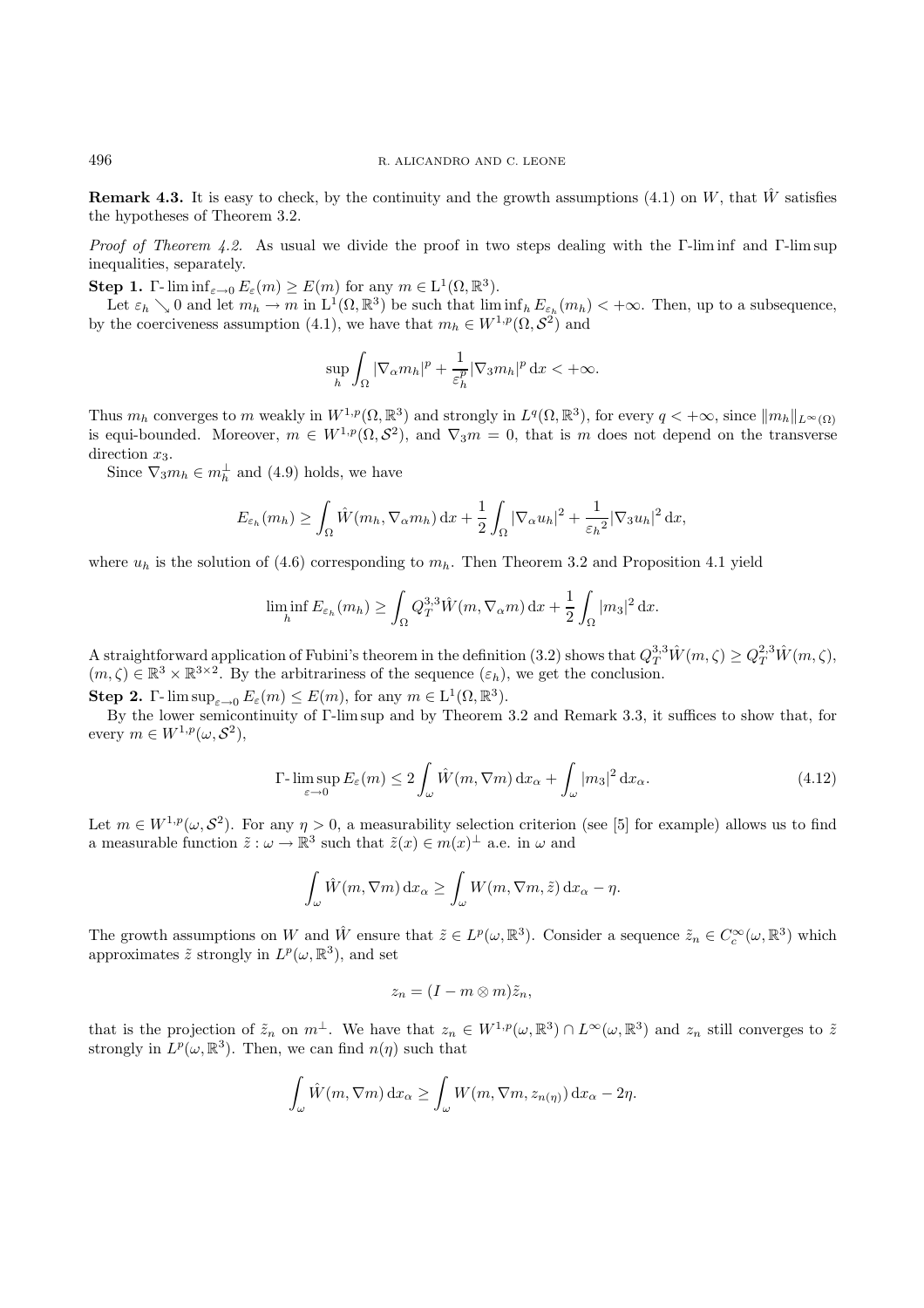Set  $z = z_{n(n)}$  and define, for  $\varepsilon > 0$ ,

$$
\overline{m}_{\varepsilon}(x) = m(x_{\alpha}) + \varepsilon x_3 z(x_{\alpha}), \qquad m_{\varepsilon}(x) = \frac{\overline{m}_{\varepsilon}(x)}{|\overline{m}_{\varepsilon}(x)|}, \quad x \in \Omega.
$$

Since  $z \in W^{1,p}(\omega,\mathbb{R}^3) \cap L^{\infty}(\omega,\mathbb{R}^3)$ , then, for  $\varepsilon$  sufficiently small,  $m_{\varepsilon}$  is well defined and belongs to  $W^{1,p}(\Omega,\mathcal{S}^2)$ ; moreover, both  $\overline{m}_{\varepsilon}$  and  $m_{\varepsilon}$  converge to m strongly in  $L^{\infty}(\Omega,\mathbb{R}^{3})$ . An easy computation shows that

$$
\nabla m_\varepsilon = \left( \frac{I}{|\overline{m}_\varepsilon|} - \frac{\overline{m}_\varepsilon \otimes \overline{m}_\varepsilon}{|\overline{m}_\varepsilon|^3} \right) \nabla \overline{m}_\varepsilon.
$$

In particular, as  $\nabla \overline{m}_{\varepsilon} = (\nabla m + \varepsilon x_3 \nabla_{\alpha} z, \varepsilon z)$ , we have

$$
\nabla_{\alpha} m_{\varepsilon} = \left(\frac{I}{|\overline{m}_{\varepsilon}|} - \frac{\overline{m}_{\varepsilon} \otimes \overline{m}_{\varepsilon}}{|\overline{m}_{\varepsilon}|^{3}}\right) (\nabla m + \varepsilon x_{3} \nabla_{\alpha} z), \quad \nabla_{3} m_{\varepsilon} = \left(\frac{I}{|\overline{m}_{\varepsilon}|} - \frac{\overline{m}_{\varepsilon} \otimes \overline{m}_{\varepsilon}}{|\overline{m}_{\varepsilon}|^{3}}\right) \varepsilon z
$$

and, letting  $\varepsilon$  tend to 0,

$$
\nabla_{\alpha} m_{\varepsilon} \to (I - m \otimes m) \nabla m = \nabla m, \quad \frac{1}{\varepsilon} \nabla_{3} m_{\varepsilon} \to (I - m \otimes m) z = z,
$$

strongly in  $L^p(\Omega,\mathbb{R}^3)$ .

Thus, by (4.1) and by Proposition 4.1, we get

$$
\lim_{\varepsilon \to 0} E_{\varepsilon}(m_{\varepsilon}) = 2 \int_{\omega} W(m, \nabla m, z) \,dx + \int_{\omega} |m_3|^2 \,dx \le 2 \int_{\omega} \hat{W}(m, \nabla m) \,dx + \int_{\omega} |m_3|^2 \,dx + 2\eta.
$$

The inequality (4.12) easily follows by the definition of Γ-lim sup and the arbitrariness of  $\eta > 0$ .

**Remark 4.4.** The previous result can be extended to the case of an applied field h, by considering functionals of the type

$$
\mathcal{G}_{\varepsilon}(\overline{m})=\mathcal{E}_{\varepsilon}(\overline{m})-\frac{1}{\varepsilon}\int_{\Omega_{\varepsilon}}h\cdot\overline{m}\,\mathrm{d}x.
$$

Through the change of variables (4.4), we obtain the functionals

$$
G_{\varepsilon}(m) = E_{\varepsilon}(m) - \int_{\Omega} h(x_{\alpha}, \varepsilon x_3) \cdot m(x) \, \mathrm{d}x. \tag{4.13}
$$

In order to identify the Γ-limit of  $G_{\varepsilon}$ , a continuity assumption of h in  $x_3$  is required. By simplicity, we may consider  $h(x) = q(x_3)g(x_\alpha)$ , with  $g \in L^1(\omega;\mathbb{R}^3)$  and  $q \in C(-1,1)$ . Then it is easy to show that  $G_\varepsilon$  Γ-converges to

$$
G(m) = E(m) - 2q(0) \int_{\omega} g \cdot m \, dx_{\alpha}.
$$
\n(4.14)

**Remark 4.5.** If W is also a tangential quasiconvex function, the direct method of the calculus of variations yields the existence of a minimizer of  $G_{\varepsilon}(m)$ .

As a straightforward consequence of Theorem 2.1, we deduce the following result on the convergence of minimum problems.